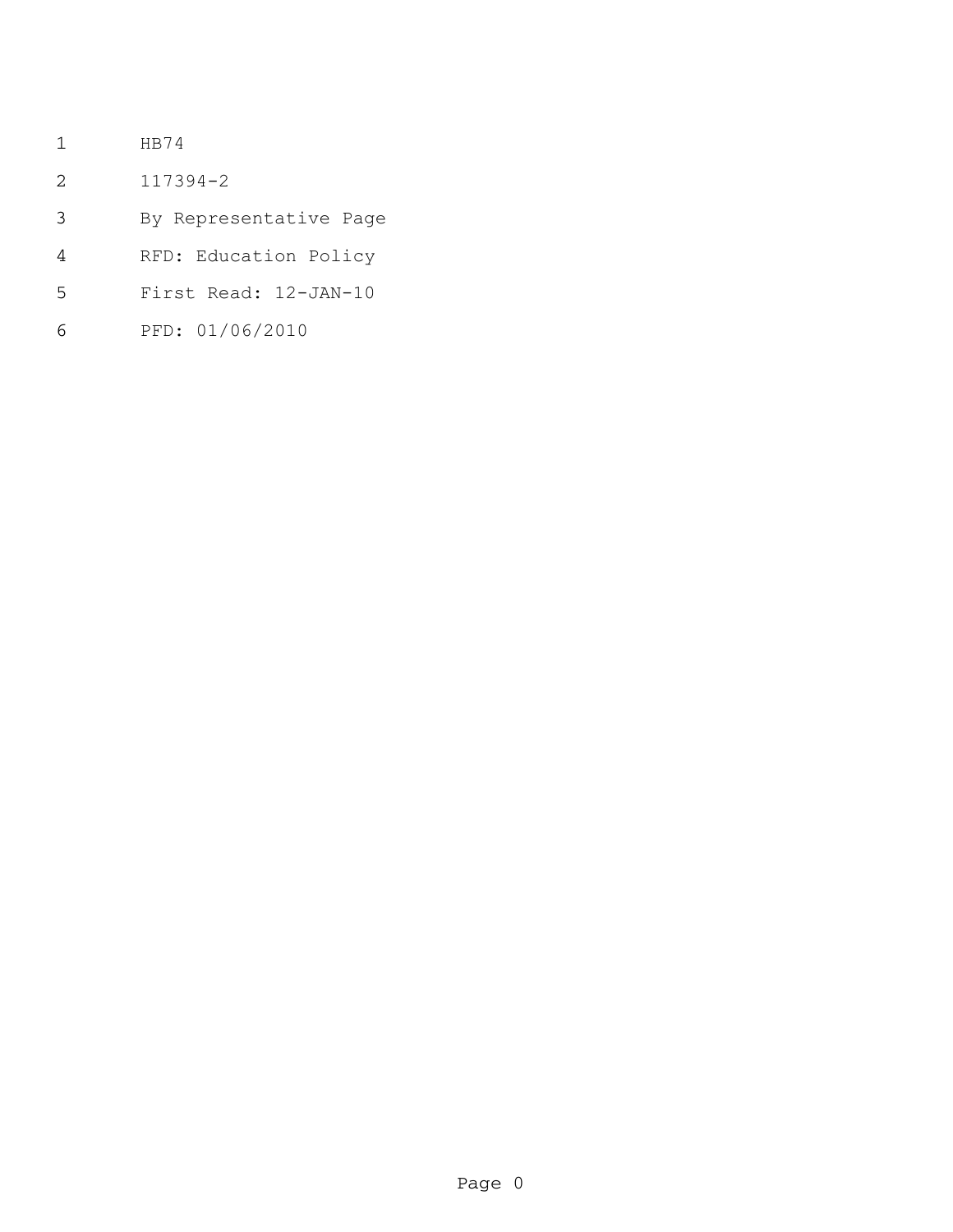| 1  | <b>ENGROSSED</b>                                               |
|----|----------------------------------------------------------------|
| 2  |                                                                |
| 3  |                                                                |
| 4  | A BILL                                                         |
| 5  | TO BE ENTITLED                                                 |
| 6  | AN ACT                                                         |
| 7  |                                                                |
| 8  | To amend Section 16-1-37, Code of Alabama 1975,                |
| 9  | relating to public education, to provide further for the       |
| 10 | issuance of high school diplomas to certain honorably          |
| 11 | discharged veterans.                                           |
| 12 | BE IT ENACTED BY THE LEGISLATURE OF ALABAMA:                   |
| 13 | Section 1. Section 16-1-37, Code of Alabama 1975, is           |
| 14 | amended to read as follows:                                    |
| 15 | $"$ \$16-1-37.                                                 |
| 16 | "The State Superintendent of Education may award a             |
| 17 | standard high school diploma to any honorably discharged       |
| 18 | veteran who served in the United States Armed Forces at        |
| 19 | anytime between December 7, 1941, and January 31, 1946, and    |
| 20 | between June 27, 1950, and January 31, 1955, and or between    |
| 21 | November 15, 1961, and March 28, 1973; was a resident of       |
| 22 | Alabama prior to entry into the United States Armed Forces;    |
| 23 | and whose entry into the United States Armed Forces            |
| 24 | interrupted high school attendance and prevented graduation.   |
| 25 | Upon the recommendation of the State Superintendent of         |
| 26 | Education, the State Board of Education shall develop criteria |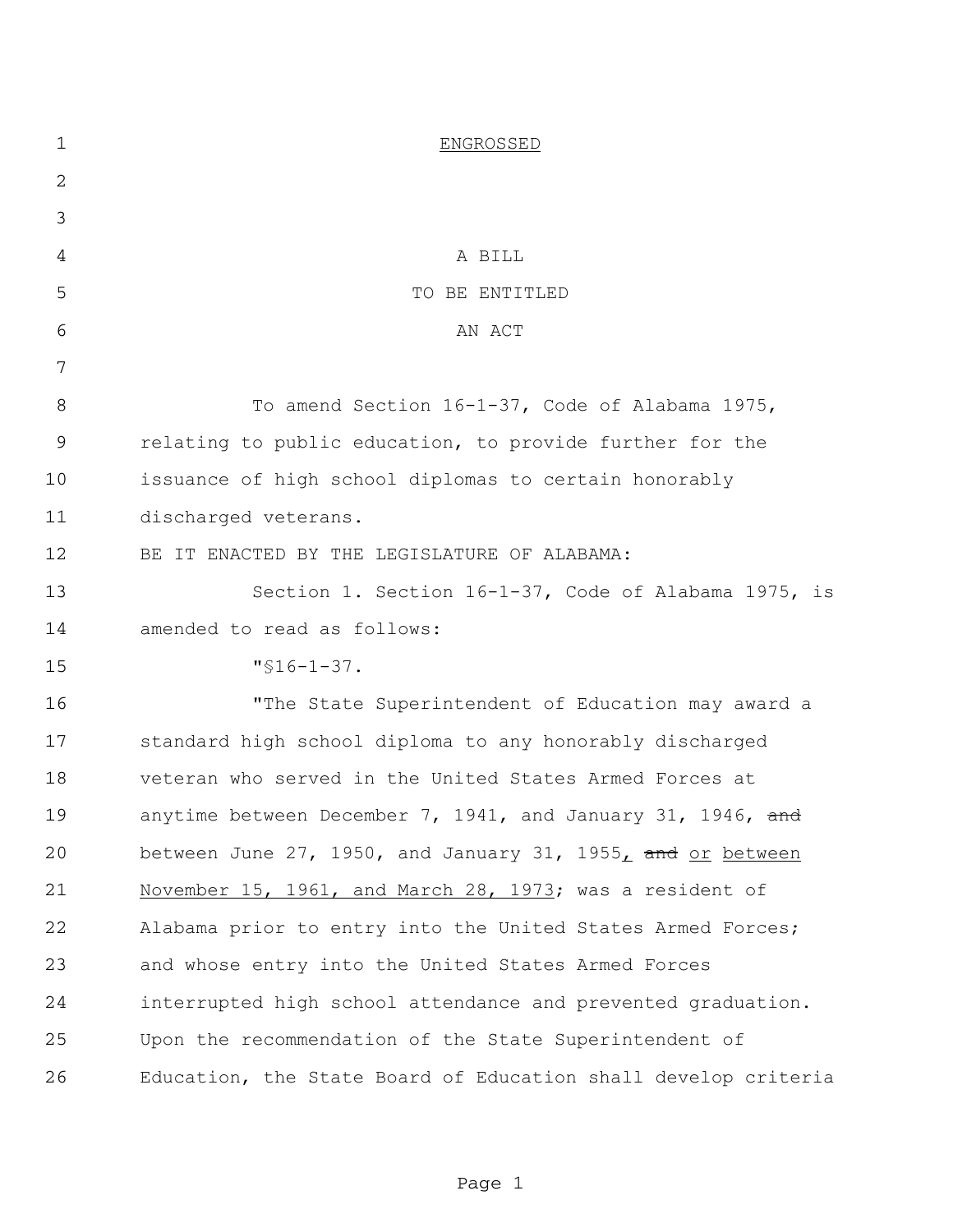and guidelines necessary for the implementation of this section."

 Section 2. This act shall become effective on the first day of the third month following its passage and approval by the Governor, or its otherwise becoming law.